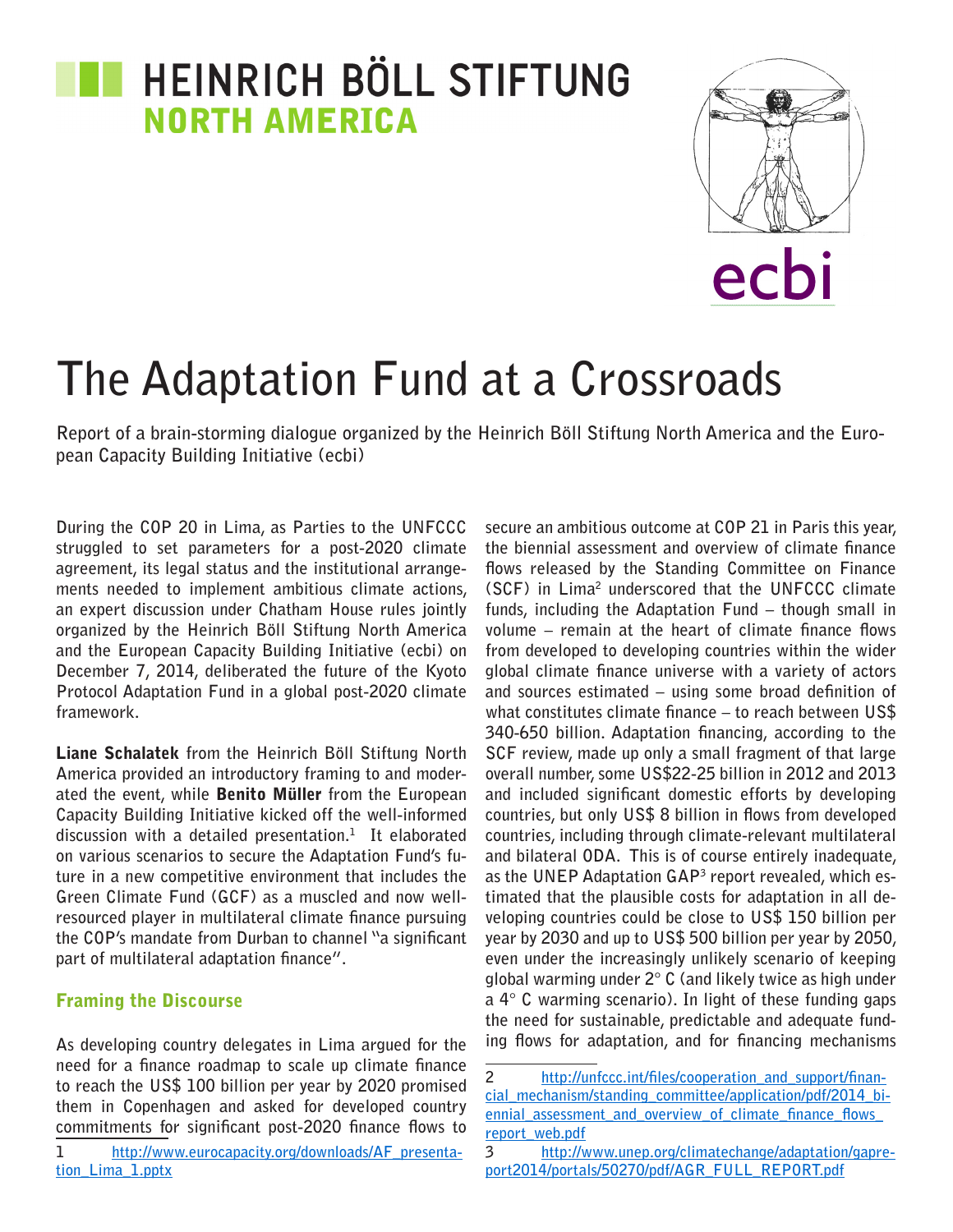**such as the Adaptation Fund, cannot be stressed enough. It is this shortfall of sustainable, adequate and predictable financing, of course that threatens the long-term viability and the innovative legacy of the Adaptation Fund, which began its operations in 2008, pioneered direct access for national implementing entities (NIEs), provides full cost grant financing for concrete developing country-owned adaptation projects and is governed by a Board with equitable representation between developed and developing country members, given developing countries the majority on the Board. The Adaptation Fund has now 44 projects worth US\$265 million under implementation through 17 national, 4 regional and 11 multilateral accredited implementing entities.4**

**The second review of the Adaptation Fund by the Conference of the Parties serving as meeting of the Parties to the Kyoto Protocol (CMP) with discussions in June5 and a decision in December 20146 zeroed thus in on fundraising scenarios and options as well as possible institutional linkages of the Fund with entities under the UNFCCC Financial Mechanism as a way to secure the Fund's future. Although the Adaptation Fund is financed in part by a 2 percent levy on CDM projects, which netted US\$ 190 million from the monetization of certified emissions reductions (CERs) by mid 2014, the uncertainty of prices for CERs does undermine the Fund's operations. Contributions from Parties additionally added up to only US\$ 213.7 million by July 2014 (after a US\$ 100 million pledge of Parties at the CMP9/COP19) with a fundraising goal of Party contributions of US\$ 80 million for 2014 and 2015 respectively. As a consequence of funding demands exceeding funding availability, the Adaptation Fund Board (AFB) had to impose a US\$10 million funding cap for individual recipient countries, as well as a 50 percent cap for projects funded for implementation by multilateral implementing entities (MIEs) resulting in several ready MIE projects being placed in the pipeline awaiting approval pending funding availability. The total of US\$ 407 million received by the Adaptation Fund are less than the total of US\$ 906 million pledged to the Least Developed Countries Fund (LDCF), approximately in line with the US\$ 344 million committed for the Special Climate Change Fund (SCCF) – both specialized adaptation financing instruments under the Global Environment Facility (GEF) – and are dwarfed by the US\$10 billion pledged to the Green Climate Fund (GCF), which will allocate 50 percent of its funding to adaptation actions, with half of this funding reserved for small island developing states (SIDS), least developed countries (LDCs) and African states.**

**5 <http://unfccc.int/resource/docs/2014/sbi/eng/l17.pdf>**

# Three Scenarios for the Adaptation Fund in a New Competitive Environment7

**The Adaptation Fund (AF) is at an existential crossroads in the new "competitive environment" created with the establishment of the Green Climate Fund (GCF). The Adaptation Fund Board and its Secretariat have discussed strategic prospects for the AF ever since a first AFB document was presented in December 2012,8 with a more updated and refined version presented in March 2013.9 Since then, the GCF has made significant progress toward full operationalization, including in setting its initial allocation framework, in determining its framework for the accreditation of implementation partners and through a successful initial resource mobilization effort.10**

**The GCF like the AF will not implement activities itself (unlike the UN agencies or MDBs) but will work through two types of accredited (sub-)national, regional and multilateral entities, including by providing direct access to accredited (sub-)national and regional entities:** 

**• Implementing Entities (IEs), used for project management purposes, and** 

**• Intermediaries, able to take funding decisions on behalf of the GCF through grant allocation, loan provision, financial blending, provision of guarantees or equity investments.**

**The GCF furthermore distinguishes between:**

**• Small/micro scale projects/programmes of less than US\$10million of total (including blended) finance, and** 

**• medium/large ones which are more (which range from US\$10 million to up to and including US\$ 250 million).**

**At its 8th meeting in October 2014, the GCF Board decided to allow all the IEs of the AF (multinational, regional and national), and the Implementing Agencies of the GEF to apply for fast-start accreditation to the GCF as IEs as well as to invite a number of EU donor agen-**

**<sup>4</sup> <http://unfccc.int/resource/docs/2014/tp/07.pdf>**

**<sup>6</sup> [https://unfccc.int/files/meetings/lima\\_dec\\_2014/deci](https://unfccc.int/files/meetings/lima_dec_2014/decisions/application/pdf/auv_cmp10_2reviewaf.pdf)[sions/application/pdf/auv\\_cmp10\\_2reviewaf.pdf](https://unfccc.int/files/meetings/lima_dec_2014/decisions/application/pdf/auv_cmp10_2reviewaf.pdf)**

**<sup>7</sup> This section draws heavily on an ecbi synopsis document available at [http://www.eurocapacity.org/downloads/](http://www.eurocapacity.org/downloads/Synopsis.pdf) [Synopsis.pdf](http://www.eurocapacity.org/downloads/Synopsis.pdf)**

**<sup>8</sup> Document AFB/B.19/05, available at: [https://adapta](https://adaptation-fund.org/sites/default/files/AFB.B.19)[tion-fund.org/sites/default/files/AFB.B.19.](https://adaptation-fund.org/sites/default/files/AFB.B.19)5%20Strategic%20 Prospects%20for%20the%20Adaptation[%20Fund.pdf](20Fund.pdf)**

**<sup>9</sup> Document AFB/B.20/05 available at [https://www.](https://www.adaptation-fund.org/sites/default/files/AFB.B.20) [adaptation-fund.org/sites/default/files/AFB.B.20.](https://www.adaptation-fund.org/sites/default/files/AFB.B.20)5%20Strategic%20Prospects%20for%20the%20Adaptation[%20Fund.](20Fund.pdf) [pdf](20Fund.pdf)**

**<sup>10</sup> See the HBF GCF Summary Report from its 8th Board meeting available at [http://us.boell.org/sites/default/](http://us.boell.org/sites/default/files/boell_gcf_bm8_summaryreport_movingbeyond_schalatek_02.pdf)** files/boell gcf\_bm8\_summaryreport\_movingbeyond\_scha**[latek\\_02.pdf](http://us.boell.org/sites/default/files/boell_gcf_bm8_summaryreport_movingbeyond_schalatek_02.pdf)**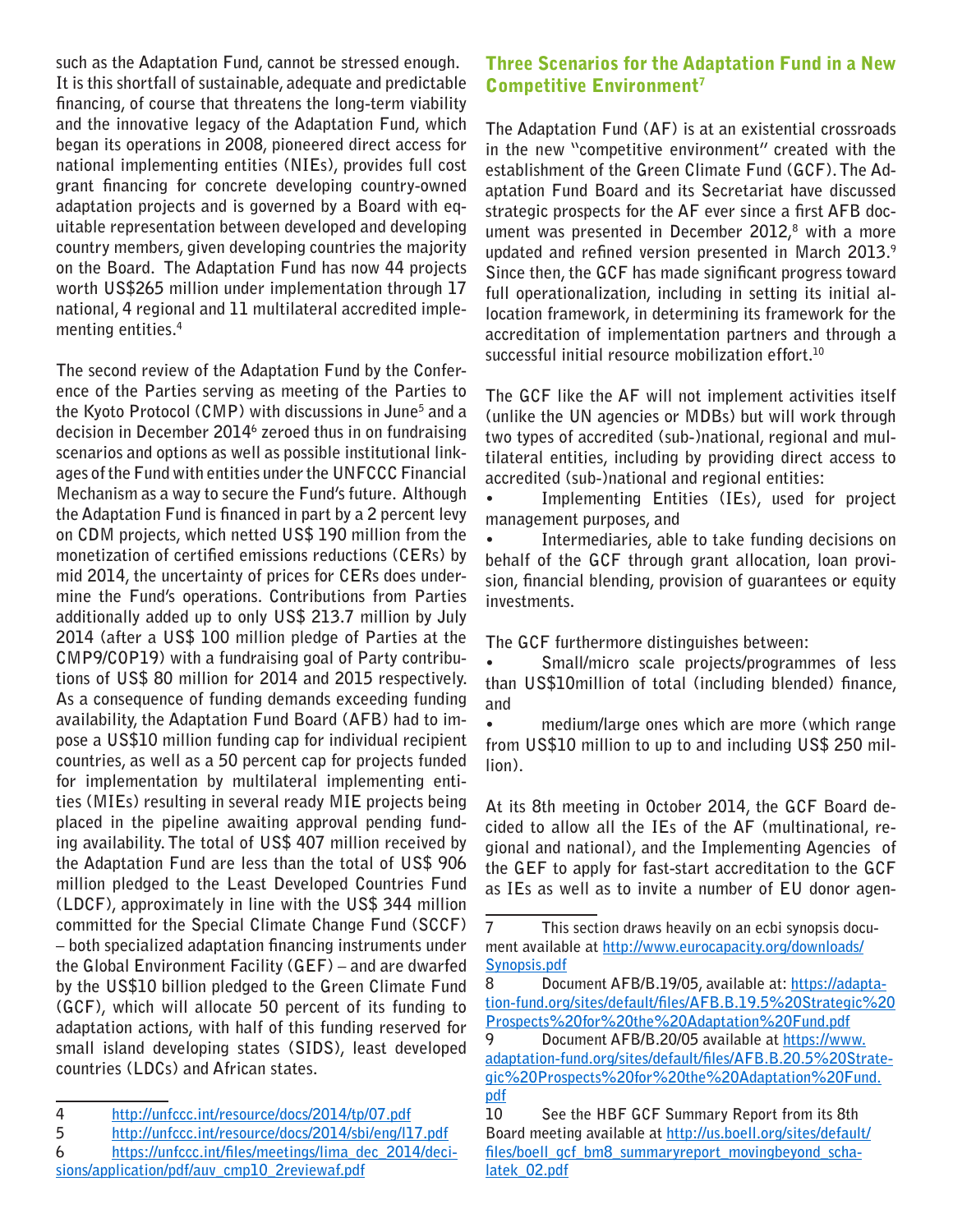**cies to apply for fast-track GCF accreditation as intermediaries. This followed an assessment by the Board that institutions accredited by the AF, the GEF and EU Development Cooperation only show minor gaps between their respective fiduciary principles and environmental and social safeguards and those required by the GCF, with the GCF Accreditation Panel expected to only focus on these identified gaps in assessing the accreditation request to the GCF.11**

**Given the underlying decisions by the GCF Board to open accreditation to any and all organizations satisfying the relevant fiduciary standards and environmental and social safeguards, the picture of GCF accreditations is potentially extremely complex, not to say chaotic, as it allows theoretically for a multitude of entities, including from a single recipient country, to seek accreditation with and funding from the GCF. By contrast, the AF presents a much more streamlined, not to say more rational picture, primarily due to the decision to have only one national entity per country directly accessing the AF. In all but one case – namely a South African organization serving both as National Implementing Entity (NIE) and as intermediary for a small grants facility in an enhanced direct access (EDA) role – the implementing entities under the AF only focus on project management of implementation via executing entities, but do not make individual funding decisions within the project approved by the AFB.**

**11 Ibid.**



#### Image 1: The "Status Quo" Scenario

**There is the possibility that the GCF might follow the AF example in the context of its programmatic Enhanced Direct Access modality, by also using at most one national intermediary – National Funding Entity (NFE) – per recipient country.**

**With the GCF set to become the main multilateral fund for climate finance (as intended in the GCF's Governing Instrument, which also mandates that the GCF operates in complementarity and coherence with existing funding mechanisms), the AF and its Board and Secretariat is tasked to consider the most appropriate institutional arrangements between the AF and the GCF. At its twentieth meeting in April 2013, the AF Board considered three scenarios regarding the relationship between the AF and the GCF.**

#### "Status Quo" Scenario

**A "Status Quo" scenario foresaw that the institutional arrangements continue as they currently are. This, as Benito Müller argued in Lima, is not a sustainable scenario, particularly in the absence of predictable and adequate resourcing of the AF. Given the inevitable difference in financial scale between the two funds, project developers will vote with their feet and turn to the GCF for funding. Indeed, this process of demand depletion of the AF has been significantly strengthened through the GCF fast-**

**Source: Presentation by Benito Müller, ecbi, in Lima, available at [http://www.eurocapacity.org/downloads/AF\\_presentation\\_](http://www.eurocapacity.org/downloads/AF_presentation_Lima_1.pptx) [Lima\\_1.pptx](http://www.eurocapacity.org/downloads/AF_presentation_Lima_1.pptx)**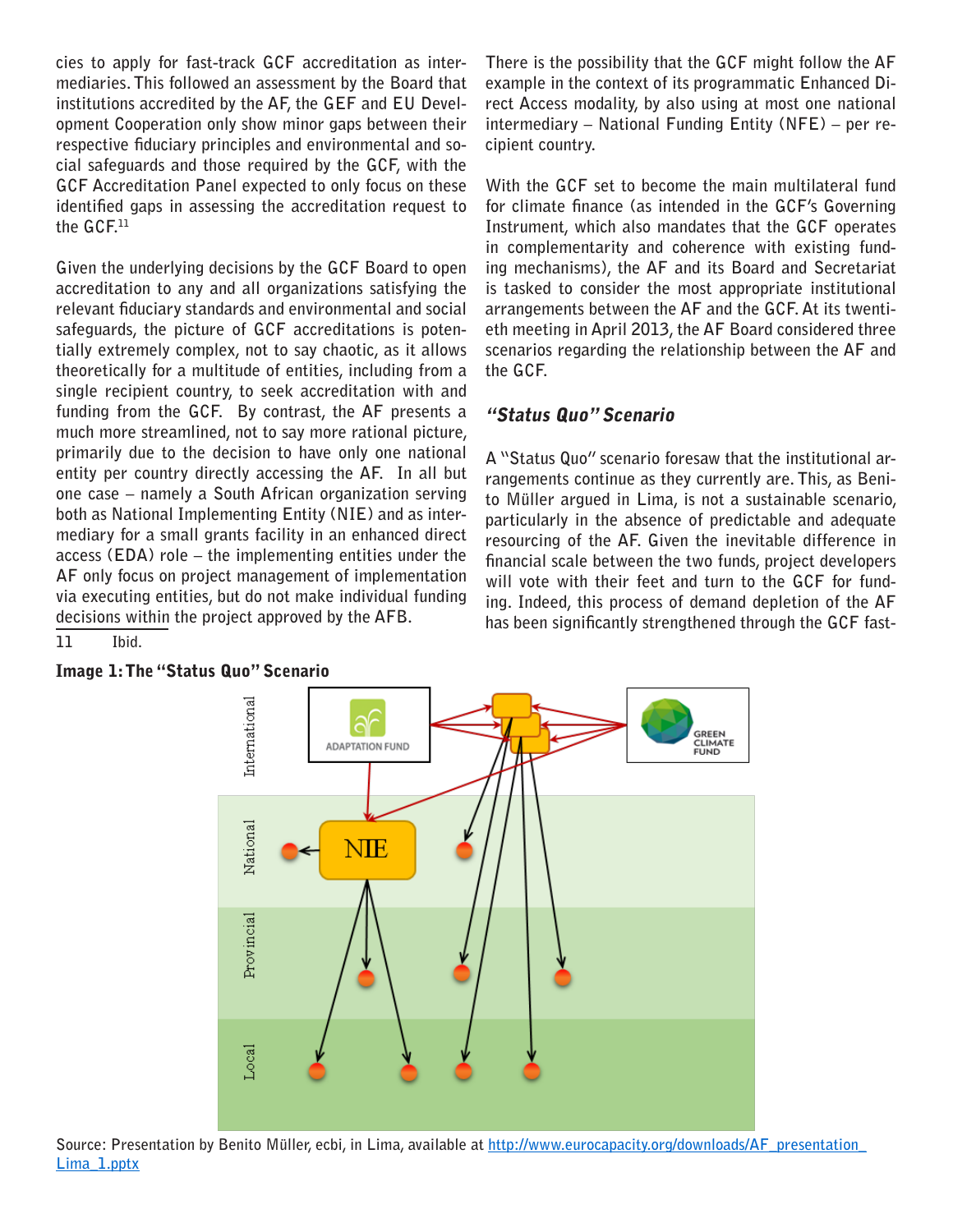**track accreditation of the AF IEs, for now there is a real danger that the AF IEs will turn away from the AF and toward the GCF, taking with them their project pipelines that could not be funded at the AF due to a lack of resources. In other words, given the status quo's unpredictable and inadequate resource situation, the AF is highly likely to simply wither away in this scenario.**

# "Institutional Integration" Scenario

**Another scenario considered by the AF Board in 2013 and also discussed as part of the CMP second review elaboration was one of "institutional integration," according to which the AF could serve either as the "Adaptation Window" of the GCF; as a specialized instrument or window of the GCF; or as a dedicated mechanism based on innovative financing approaches (and drawing on the experience of the AF with the monetization of CERs). While it would be undoubtedly possible to "integrate" certain institutional aspects of the AF into the GCF architecture (something that is indeed already happening with the envisaged wholesale accreditation of the AF IEs through the fast-track accreditation approach), such an institutional integration would not be an integration of the AF itself, but in the words of Benito Müller in Lima rather akin to what in the private sector is known as "asset stripping". This is because some of the defining aspects of the AF, in particular the AF Board with its equitable representation with developing countries in the majority, could never** 

Image 2: The "Operational Linkage Scenario

**be "institutionally integrated" into the GCF, whose Board has an equal representation of developed and developing country members. Given that the GCF Board will also be constrained time-wise in the number of projects and programs that they can approve, it is also likely that some GCF-internal funding decisions could be approved by the GCF Executive Director. This would most likely involve projects in the micro- and small size category (up to US\$10 million of total funding), which is currently the maximum size of the projects that in the AF are dealt with at Board level.** 

**Thus, in both these scenarios the AF would ultimately cease to exist, replaced by the GCF. This, however, would be a loss as even with its funding constraints, the AF, has proven to be an innovative, efficient and effective funder of concrete adaptation projects. The AF has all the hallmarks of a highly qualified specialized retailer whose services cannot and should not be provided at the same level of excellence by (what should be) a wholesale agent, so the argumentation of Benito Müller in Lima.**

# "Operational Linkage" Scenario

**The only viable scenario for a relationship between the AF and the GCF, according to Benito Müller, is for the AF to receive predictable and adequate "core funding" from the GCF, as envisaged in the AF Board's "Operational Linkage" scenario. This would clearly avoid the Status** 



**Source: Presentation by Benito Müller, ecbi, in Lima/Peru, available at: [http://www.eurocapacity.org/downloads/AF\\_presenta](http://www.eurocapacity.org/downloads/AF_presentation_Lima_1.pptx)[tion\\_Lima\\_1.pptx](http://www.eurocapacity.org/downloads/AF_presentation_Lima_1.pptx)**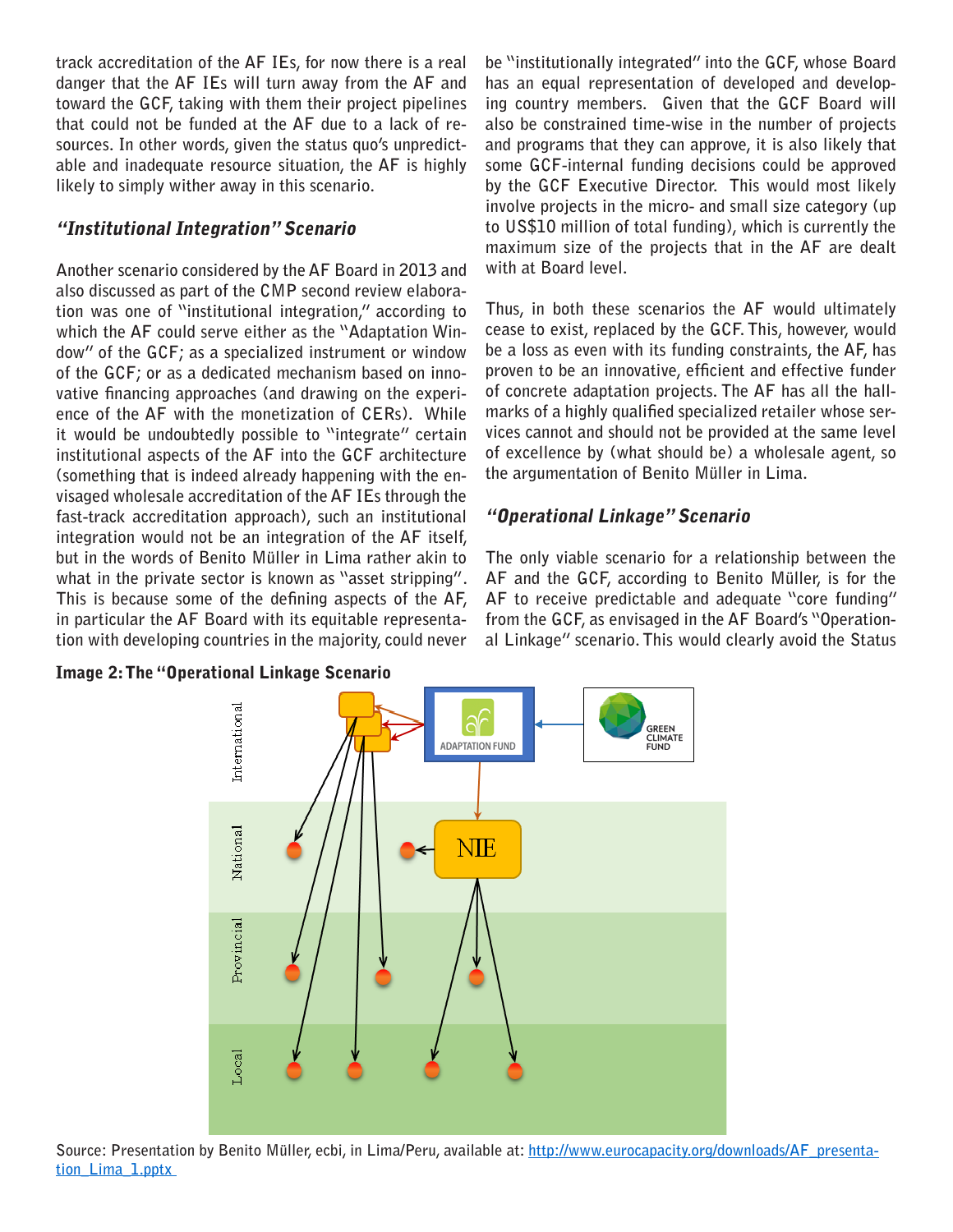**Quo Scenario "voting with feet" while still giving the GCF a ready-made pipeline for immediate funding. Indeed, ideally there should be a mutually agreed division of labor between the AF and the GCF, in which the GCF should outsource the majority if not all micro/small adaptation projects, including all ordinary direct access adaptation projects in that category, to the AF. In order for the AF to serve as the main channel for primarily direct access funding for micro and small GCF adaptation projects and programs, the AF could for example seek accreditation to the GCF as intermediary fulfilling specialized fiduciary criteria (to allow for individual grant allocation decisions by the AFB). Alternatively, the AF could enter into a legal agreement or memorandum of understanding (MOU) with the GCF serving as a delivery partner for the GCF. With micro/small adaptation projects outsourced to the AF, under such a scenario the GCF would focus instead on working with intermediaries and implementing entities on medium to large scale adaptation projects, including through the possibility of Enhanced Direct Access programs via National Funding Entities. Indeed, Müller argued that this sort of outsourcing should be across the board and not just for adaptation. The GCF should not be directly involved in dealing with micro/small scale projects. They should be funded through international and national intermediaries instead.**

### The Discourse in Lima: Participants' Contributions, Opinions, and Questions

**The Lima event devoted the majority of its time to a frank exchange under Chatham House Rule. The opinions and contributions of participants, including some questions and concerns, are thus not attributed, but instead clustered to the extent possible thematically, reflecting some recurring themes during the discussion.12** 

#### Future Funding for the AF

**The discussion in Lima centered around the question of where the future funding for the AF would be coming from and the potential competition with other funds engaged in adaptation financing, particularly the GCF. Some speakers pointed out markedly that the lack of resources for the AF did not reflect a lack of effectiveness but was rather indicative of political dynamics and preferences. Some participants clarified their understanding that funding for the AF under an operational linkage scenario with the GCF would be additional to existing sources of AF funding, with some speakers highlighting that an AFB resource mobilization task force should look at a more** 

**12 Thanks to the participants of the event in Lima who took and shared their notes with HBF and ecbi for the purpose of this summary report. A list of participants is annexed to this event report.**

**diversified set of financial sources for the AF, including partnership with philanthropic foundations as well as linkages to the market mechanisms under the new post-2020 climate agreement. Putting the AF directly under the UN-FCCC as an option under the new agreement would help the AF according to one participant to profit from different levy resources. The possibility of the AF being allowed to tap into national or regional emissions trading schemes was also brought up.** 

#### Feasibility and Desirability of the "Operational Linkage" Scenario

**In Lima participants wondered about the feasibility of the "operational linkage" scenario, particularly of whether accrediting the AF as an intermediary under the GCF or entering into an MOU with the GCF could be decided by the AFB or needed a CMP or COP decision, with Benito Müller reiterating his understanding that the Boards of both organizations could decide on the appropriate arrangements. Some speakers worried that such a decision on institutional linkage arrangements could be difficult to achieve from the GCF Board, which includes members from countries not signatories to the Kyoto Protocol under which the AF is formally under. Several participants stressed that a GCF collaboration with the AF under an "operational linkage" scenario would help in quickly delivering much needed adaptation finance, especially during a transition period in the first years of the operation of the GCF and should thus be encouraged. Some felt that such an operational linkage might also allow the AF to overcome its current limitation to the small scale by allowing for a scaling up of the AF experience to broader, larger projects. Others worried that such a linkage may not be enough to ensure the viability of the AF and more attention will have to be paid towards decisions in COP 21 regarding the future financial architecture under the convention starting in 2020. This lack of clarity about its role in the new climate finance architecture, the AF shares it with the LDCF and the SCCF, which face similar uncertainty, with calls for the Standing Committee on Finance to sort out the mutual relations between all of these funds and the GCF and to improve the consistency of the overall architecture. Other discussants felt that the status quo of the AF was not that bad, as developing countries had great affinity with the Fund and enjoyed legitimacy for financing concrete activities. Some warned of putting all eggs regarding the future viability of the AF into a GCF "operational linkage" basket, fearing that as an intermediary for the GCF, the mobilization of funds might not be that speedy.**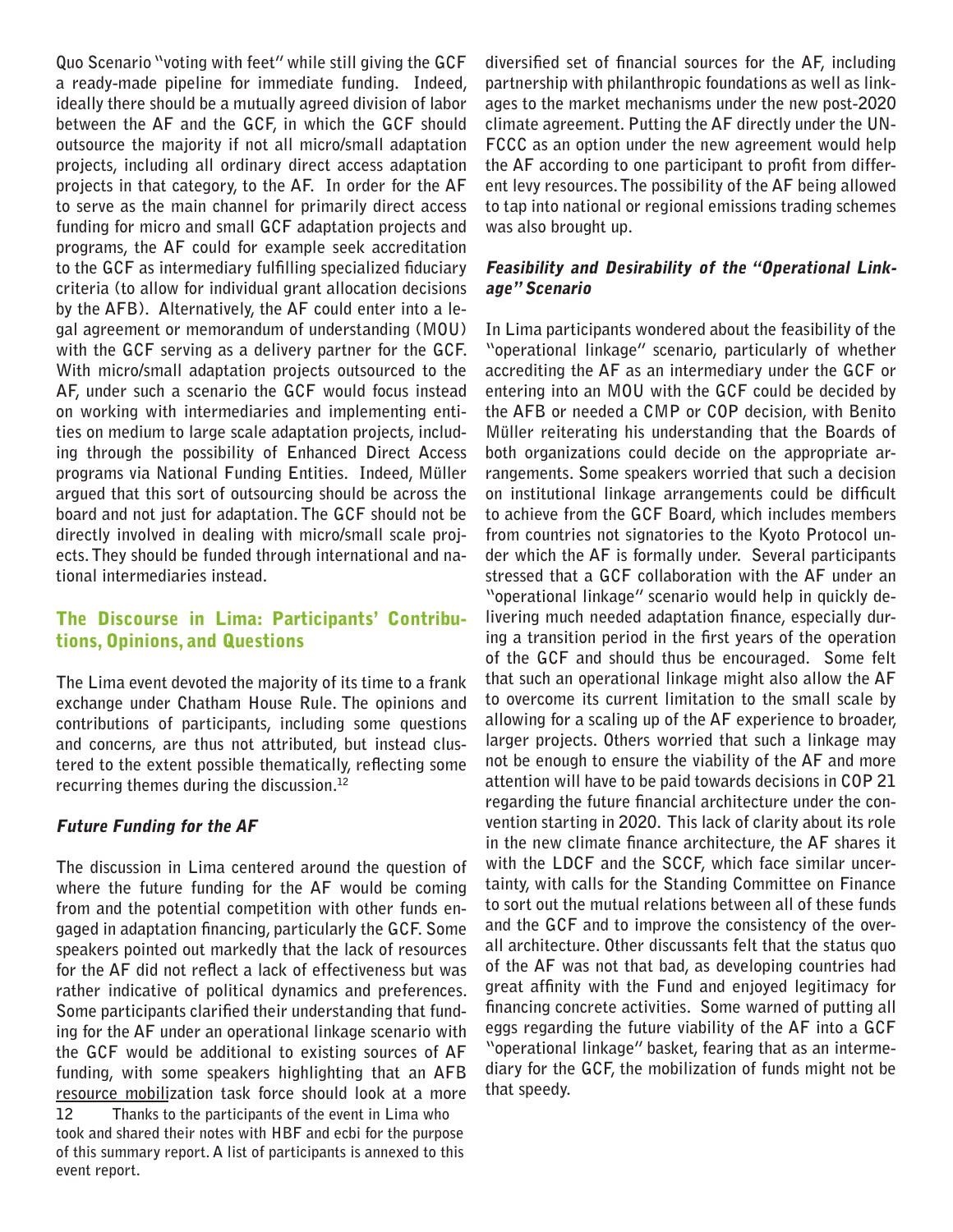#### Future of Direct Access and Enhanced Direct Access

**Many discussants highlighted the role of direct access for NIEs – and regional implementing entities (RIEs) for smaller countries not able to accredit NIEs – in strengthening country ownership. Several speakers wanted to see more "enhanced direct access" in line with the recently approved AF project in South Africa, seeing it as a great model for the GCF in order to give countries even more ownership over its adaptation programming. Some participants raised the specter that if NIEs under direct access were limited to apply only for micro or small projects or programs, governments with substantial adaptation need might instead prefer to work on large programs with MIEs and intermediaries, thus jeopardizing the future of direct access in many developing countries. Other discussants rejected a pre-conceived link between direct access and project/program size. Yet other participants stressed that even with MIEs in the picture NIEs would be needed in many countries to absorb and to implement substantial adaptation finance by a GCF focused on "wholesale" funding and thereby leaving opportunities for the AF, through its NIEs to do "retail" adaptation financing.**

#### AF Strengths and "Value Added"

**Speakers acknowledged that the AF experience has been useful for the world of climate finance and that experience should continue to be available to other funds, with the AF, still a young institution itself, improving mechanisms and strategies to capture and secure lessons learned for the future. Many participants felt that the AF has successfully paved the way for the GCF, including with regard to country ownership and the pioneering of the direct access and enhanced direct access modalities. They warned that as the GCF has taken up lessons from the AF and is still in its operational infancy, it would be foolish to cut off the AF and other pre-existing funds prematurely and instead integration, such as the possible alignment of AF and GCF indicators and criteria, should be a more gradual process over the medium- to long term, if at all.** 

**Several speakers underscored that to address the complex challenges of adaptation a multitude of financial entities with different approaches and criteria and a diversity of instruments was needed. Some discussants, using the analogy of David versus Goliath to qualify the AF and GCF respectively, emphasized the small size and flexibility of the AF allowing for quicker delivery of adaptation finance where it is needed the most and providing the best instrument for adaptation financing on the local, sub-national and national level. They saw the relevance of the AF undiminished despite the push by the GCF for more programmatic approaches, arguing that even in such** 

**a context there still would be a need for smaller individual projects recognizing and addressing the local complexities which a large-scale approach would not be capable of. They also pointed out that the AF accompanied its local, sub-national or national investment interventions with actions to improve the wider policy framework and to build institutional capacity and in this sense was already doing programmatic work. Lastly, the focus of the AF on vulnerable communities was also emphasized as a special strength in comparison with the focus of the GCF on vulnerable sectors.**

#### Next Steps for the Adaptation Fund

**Since Lima, the AFB secretariat has issued a document for consideration by the AFB on the potential linkages**  between the AF and the GCF. The paper,<sup>13</sup> released in **mid-February, in building on previous discussions on the three possible scenarios for a relationship between the AF and the GCF, supports the further exploration of the "operational linkage" scenario in which the AF would receive some core funding from the GCF, either through the option of applying as a financial intermediary to the GCF or by entering into a MOU or legal agreement under which the AF could program GCF funds. The AF Board is expected to discuss those options at its upcoming 25th meeting from April 7- 10, 2015.**

**<sup>13</sup> Document AFB/B.24-25/1, available at [https://www.](https://www.adaptation-fund.org/node/4107) [adaptation-fund.org/node/4107](https://www.adaptation-fund.org/node/4107)**